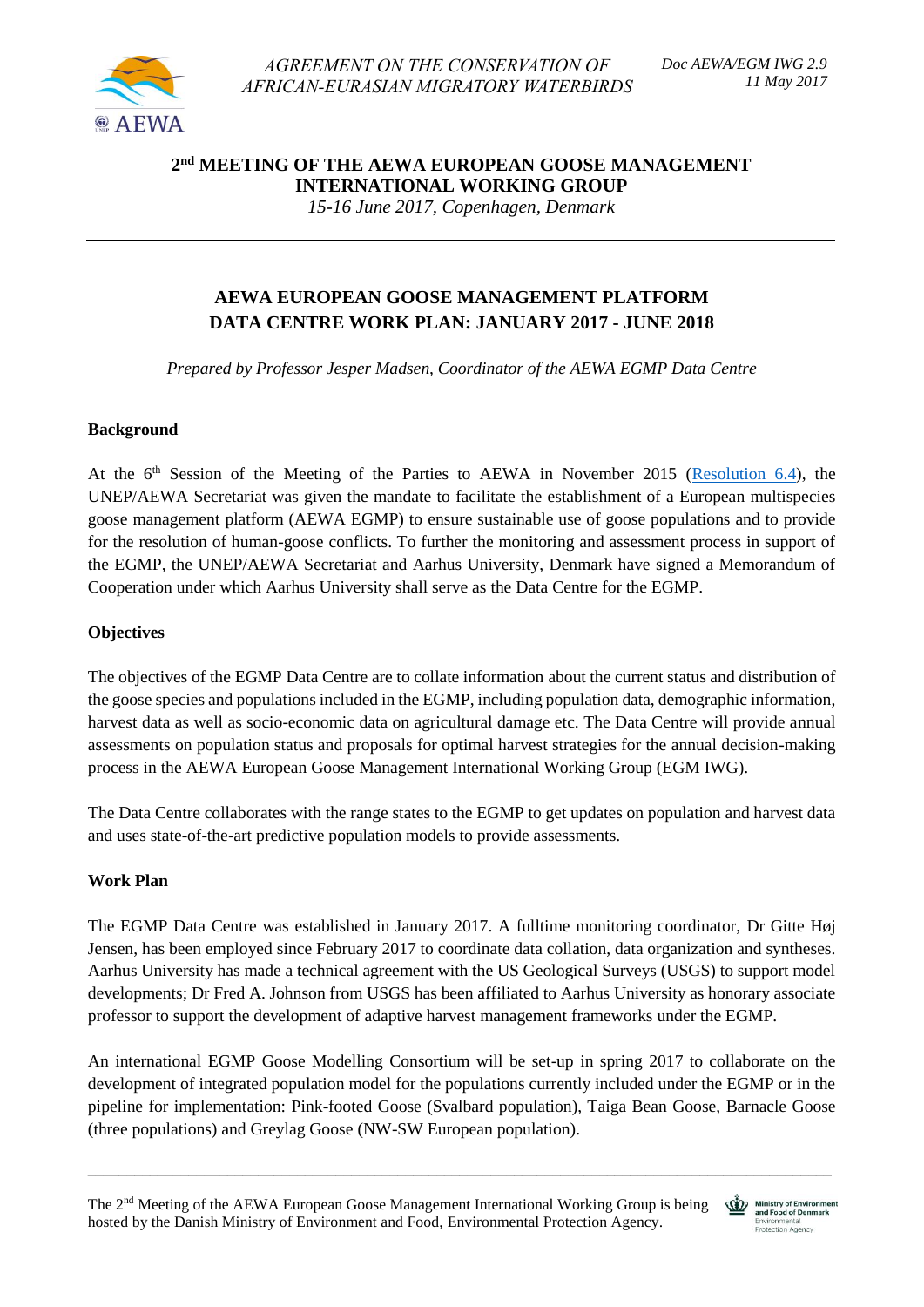Institutions included in the consortium so far are: Aarhus University (Denmark), Wageningen University/ALTERRA, NIOO-KNAW, SOVON (The Netherlands), ONCFS (France), Swedish Agricultural University and Kristianstad University (Sweden), Scottish Natural Heritage and Wildfowl and Wetlands Trust (United Kingdom). Aarhus University will be responsible for the coordination of the work. Partners in the consortium will work towards the provision of national funding in support of the modelling and research activities.

In 2017, monitoring networks will be established within the EGMP range states as well as with the International Waterbird Census of Wetlands International and other data holders. The Data Centre will set up databases and GIS projects to store and summarise data as well as to ensure flow of data from national and international data holders to the Data Centre, and vice versa.

### **Activities and Deliverables**

| <b>Date</b>            | <b>Activity/Deliverable</b>                                                                                                                                                                                                            |
|------------------------|----------------------------------------------------------------------------------------------------------------------------------------------------------------------------------------------------------------------------------------|
| <b>17 January 2017</b> | Presentation 'AEWA: Introducing adaptive goose management in Europe'; Breakfast<br>Debate 'How to manage overabundant species: the case of goose management',<br>European Parliament, Strasbourg (Jesper Madsen & Jacques Trouvilliez) |
| 5 April 2017           | Presentation 'Adaptive management of migratory geese: first lessons learnt and future<br>perspectives'; Nationella Storfågelmöte, Länsstyrelsen Skåne, Kristianstad, Sweden<br>(Jesper Madsen)                                         |
| 9 May 2017             | Meeting of the EGMP Goose Modelling Consortium, BIJ12, Utrecht, The<br>Netherlands                                                                                                                                                     |
| 12 May 2017            | Submission of the annual monitoring and adaptive harvest update reports for Taiga<br>Bean Goose, to be circulated to the EGM IWG                                                                                                       |
| 12 May 2017            | Submission of the biological assessment for the AEWA International Single Species<br>Management Plan for the Barnacle Goose, to be circulated to the relevant Range<br><b>States</b>                                                   |
| 19 May 2017            | Presentation on the AEWA EGMP at the symposium 'Ganzen: Beheersen?<br>Beheren?', Fryske Akademy and Netherlandse Ornithologische Unie, Leuwaarden,<br>the Netherlands.                                                                 |
| <b>7 June 2017</b>     | Submission of the annual monitoring and adaptive harvest update reports for Svalbard<br>Pink-footed Goose, to be circulated to the EGM IWG                                                                                             |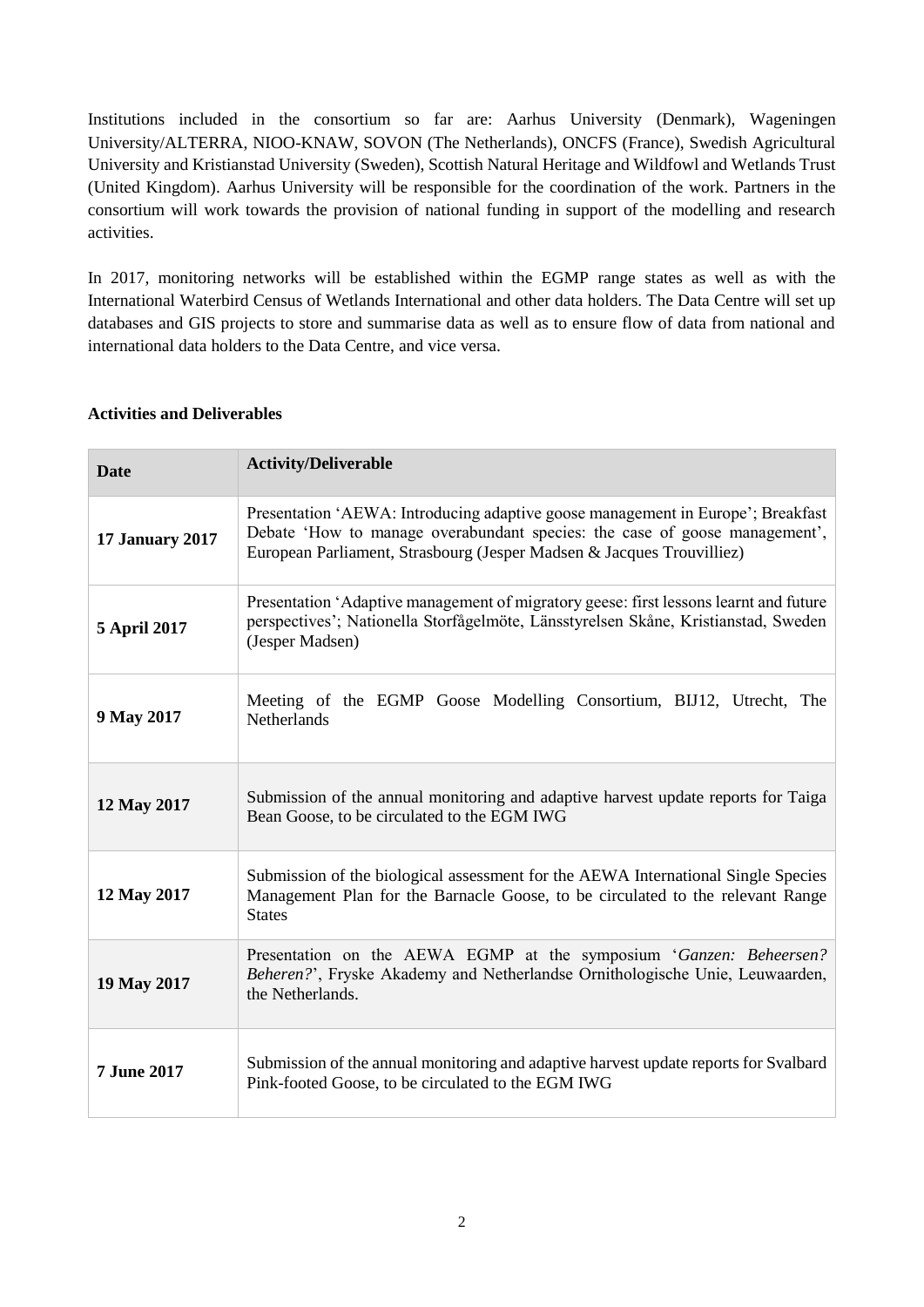| <b>Date</b>         | <b>Activity/Deliverable</b>                                                                                                                                                                                       |
|---------------------|-------------------------------------------------------------------------------------------------------------------------------------------------------------------------------------------------------------------|
| 12-14 June 2017     | Presentations at the AEWA International Management Planning Workshop for the<br>Barnacle Goose, Copenhagen, Denmark                                                                                               |
| 14 June 2017        | Meeting of the EGMP Goose Modelling consortium, Copenhagen, Denmark                                                                                                                                               |
| 15-16 June 2017     | Presentations at the $2nd$ Meeting of the AEWA European Goose Management<br>International Working Group Meeting (EGMIWG2), Copenhagen, Denmark                                                                    |
| 4 September 2017    | Submission of the biological assessment for the AEWA International Single Species<br>Management Plan for the Greylag Goose, to be circulated to the relevant Range States<br>(in collaboration with OMPO, France) |
| September 2017      | Agreement on the set-up of monitoring networks, databases and workflows between<br>the EGMP Data Centre and international and national goose monitoring data<br>holders. Gap analysis of monitoring activities    |
| 4-6 October 2017    | Presentations at the AEWA International Management Planning Workshop for the<br>Greylag Goose, Paris, France                                                                                                      |
| October 2017        | Agreements with EGMP range states about goose monitoring programs and data<br>provision                                                                                                                           |
| November 2017       | Memorandum of Cooperation of partners in the EGMP Goose Modelling Consortium<br>is signed                                                                                                                         |
| December 2017       | Agreements with EGMP range states and their responsible institutions about harvest<br>data collection systems and harvest data provision                                                                          |
| <b>January 2018</b> | Workshop in the EGMP Goose Modelling Consortium to prepare prototype<br>population models for Barnacle and Greylag Geese                                                                                          |
| 2 May 2018          | Deadline for receipt of 2017/2018 Taiga Bean Goose population monitoring data and<br>harvest data from EGMP range states to the Data Centre (for modelling updates for<br>the forthcoming hunting season)         |